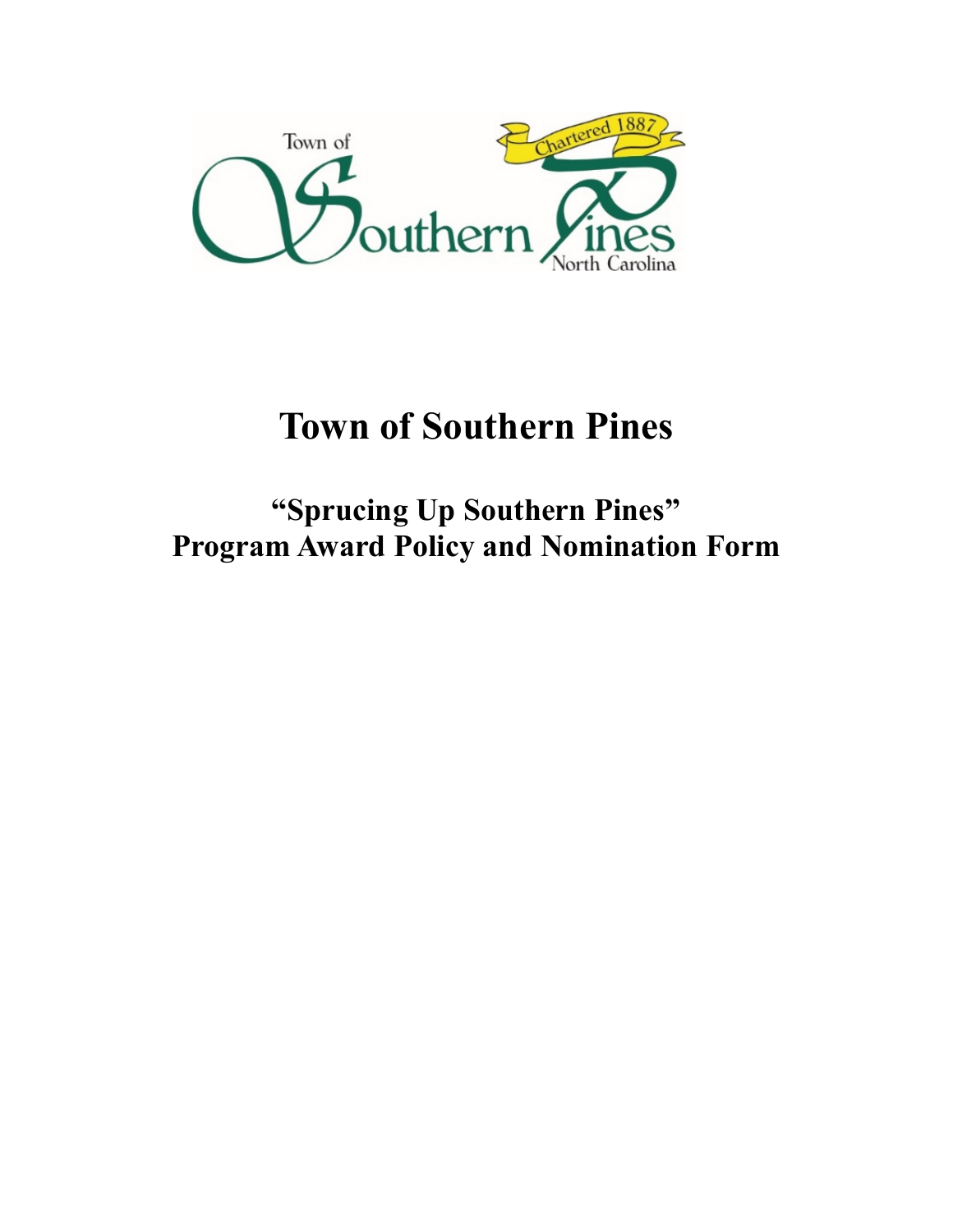## **"Sprucing Up Southern Pines" Award Program**

## **What is the "Sprucing Up Southern Pines Award Program?**

The "Sprucing Up Southern Pines" Award Program is an annual program administered by the Town of Southern Pines Appearance Commission. The Town is committed to preserving its natural beauty and environment.

The Town of Southern Pines Appearance Commission is a volunteer board appointed by the town council that may have as many as thirteen members, ten being residents of the town and three being residents of Moore County within the extraterritorial jurisdiction (ETJ). This commission plans and carries out programs to enhance and improve the visual quality and aesthetic characteristics of the town and the extraterritorial jurisdiction beyond the town limits. The Appearance Commission studies the visual problems and needs of the town as well as the ETJ planning/zoning jurisdiction.

The award serves to recognize those business owners and residential property owners who have made an effort to clean, repair, improve and enhance the overall aesthetics of their property to maintain the beauty of their neighborhood and surroundings thereby improving the aesthetics of the town. It is presented to encourage community improvements and enhance the town's visual image and economic vitality.

Commercial, industrial, and residential site improvements, upgrades, additions, landscapes, renovations, and new structures that are architecturally noteworthy are all examples of desired improvements. Qualified recipients in each of the residential and commercial/industrial categories may be chosen.

A committee chairperson takes responsibility for the program with committee members. The entire Appearance Commission considers the nominations and votes.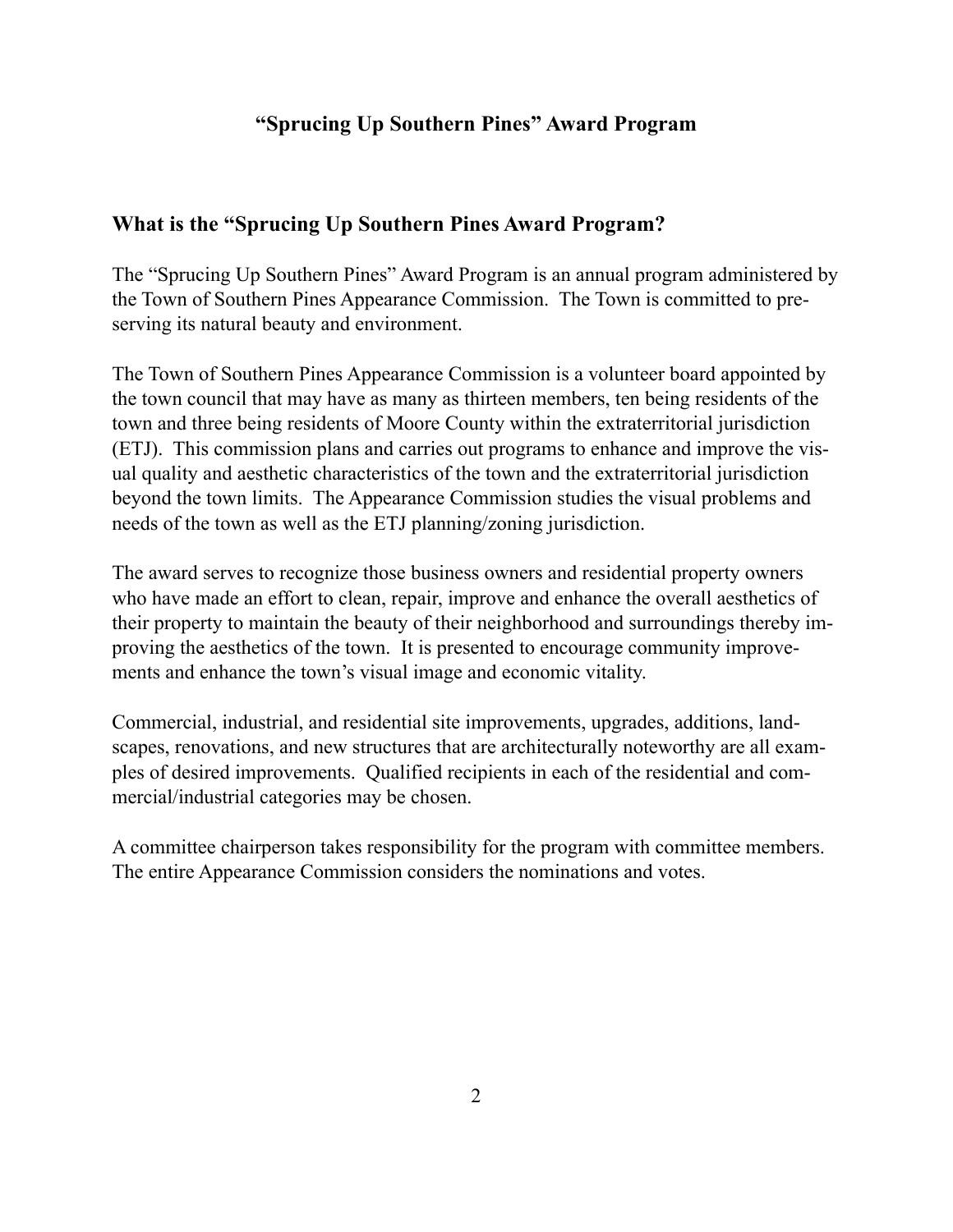#### **Review and Selection Process**

The Appearance Commission will accept nominations for the "Sprucing Up Southern Pines" award throughout the year. Award winners will be selected as the nominations are received and property owners will be notified and presented with a temporary sign for display in their yard at that time. Additionally, award winning properties and property owners will be publicly recognized at the November town council meeting of the current year.

## **What does the Appearance Commission consider for winning properties?**

- The commission considers residences or businesses that consistently maintain their properties in an attractive and well-kept manner as well as those that have made substantial improvements to the exterior of their buildings and/or landscape. Some elements considered are how the property incorporates design, upkeep, color, and creativity within the neighborhood. Improvements to structures, outdoor spaces and the landscaping are also considered.
- Temporary seasonal decorations will not be considered.

# **Eligibility**

- Properties must be located within the corporate limits or the extraterritorial jurisdiction area of the Town of Southern Pines.
- Projects must be visible from a public street.
- Submissions must have the consent of the owner.
- Self-nominations are encouraged.
- In new construction, a certificate of occupancy must have been issued.
- Projects that have won in the previous two years are not eligible.
- Improvements must have been completed within the last twelve months.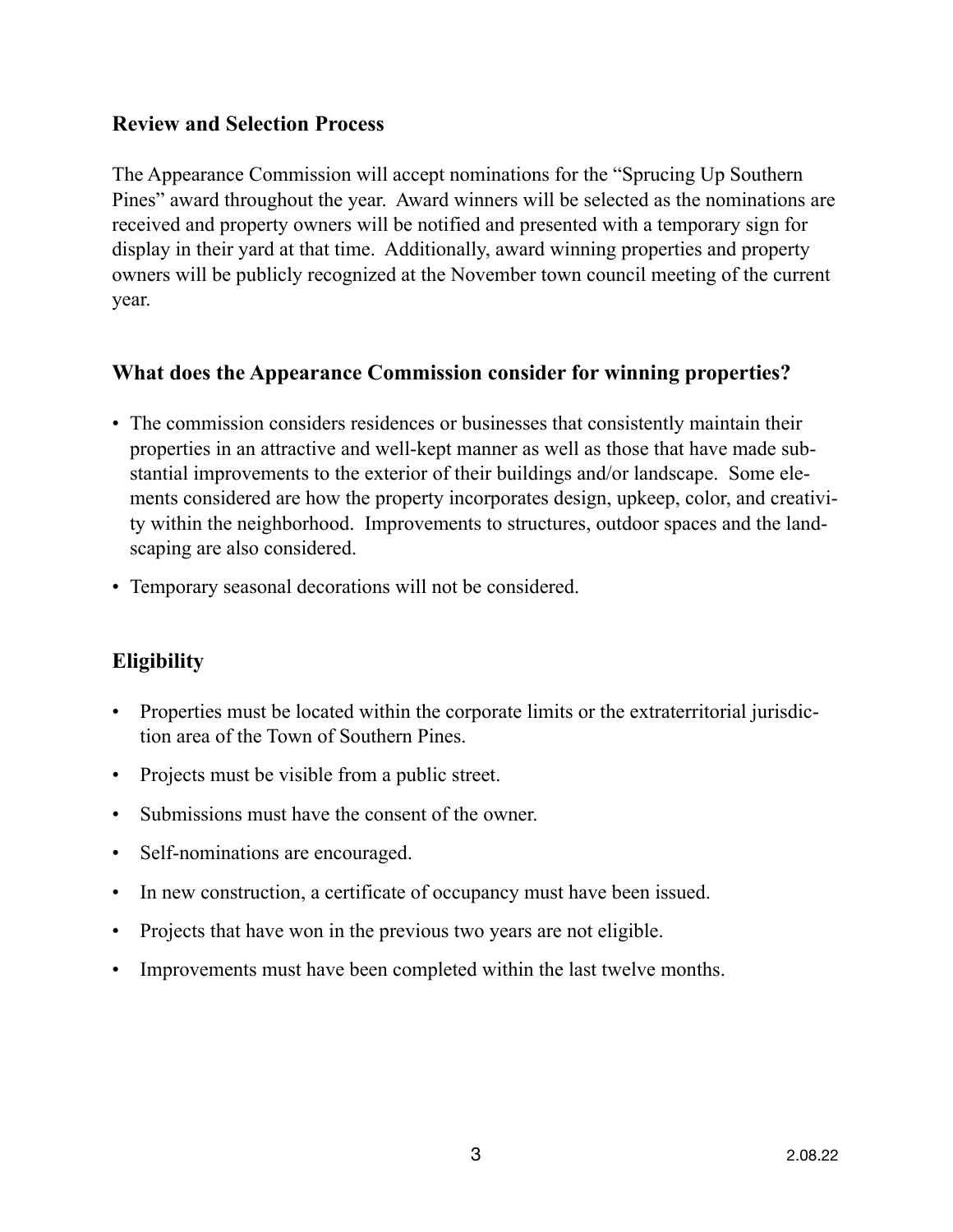## **Application Requirements**

Please complete the following nomination application and submit in one of three ways:

- Drop off at the Town of Southern Pines Administration building at 125 SE Broad Street, Southern Pines.
- Send via email to Southern Pines Appearance Commission, c/o Melissa Hall, at [melihall2@gmail.com](mailto:melihall2@gmail.com)
- If emailed, please include in subject heading: "Attention Town of Southern Pines Appearance Commission - Sprucing Up Southern Pines Award".
- Mail to Town of Southern Pines at 125 SE Broad Street, Southern Pines, 28387.
- If mailed, please mark all nominations to the attention of "Town of Southern Pines Appearance Commission - Sprucing Up Southern Pines Award".
- Submit completed nomination form with at least two photos. A "before" and "after" photo would be helpful. Feel free to submit as many as needed to communicate the key features of the property.
- Property owners must sign the Award Entry Form under "Permission".

For questions, please contact Melissa Hall, Committee Chair, Sprucing Up Southern Pines Committee, at (910) 639-3747.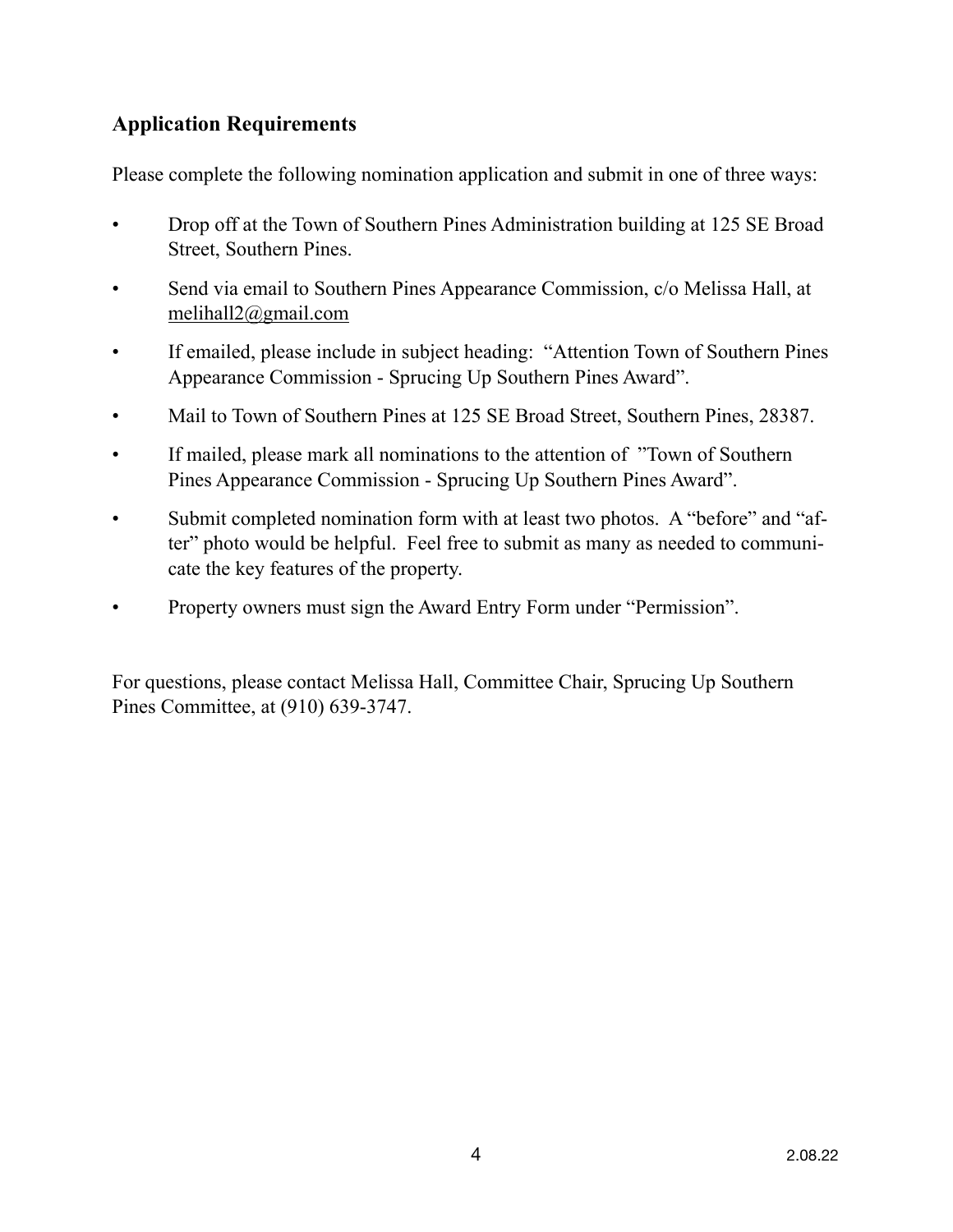# **Sprucing Up Southern Pines Award Entry Form**

| Date:                              |  |
|------------------------------------|--|
| Person nominating (if applicable). |  |
| Nominee:                           |  |
|                                    |  |
|                                    |  |
|                                    |  |
|                                    |  |
|                                    |  |
|                                    |  |
|                                    |  |
|                                    |  |

## **Permission:**

I hereby allow the above property to be nominated for the "Sprucing Up Southern Pines" Award Program. I have no objection to judging or publication of the material submitted. I give permission to the Appearance Commission and Town of Southern Pines staff to photograph the property and reproduce photos for recognition materials and publicity of the program.

| <b>Owners Name:</b>      |        |                   |
|--------------------------|--------|-------------------|
| <b>Owners Signature:</b> | Date:  |                   |
| Phone:                   | Email: |                   |
|                          |        | Continued on Back |